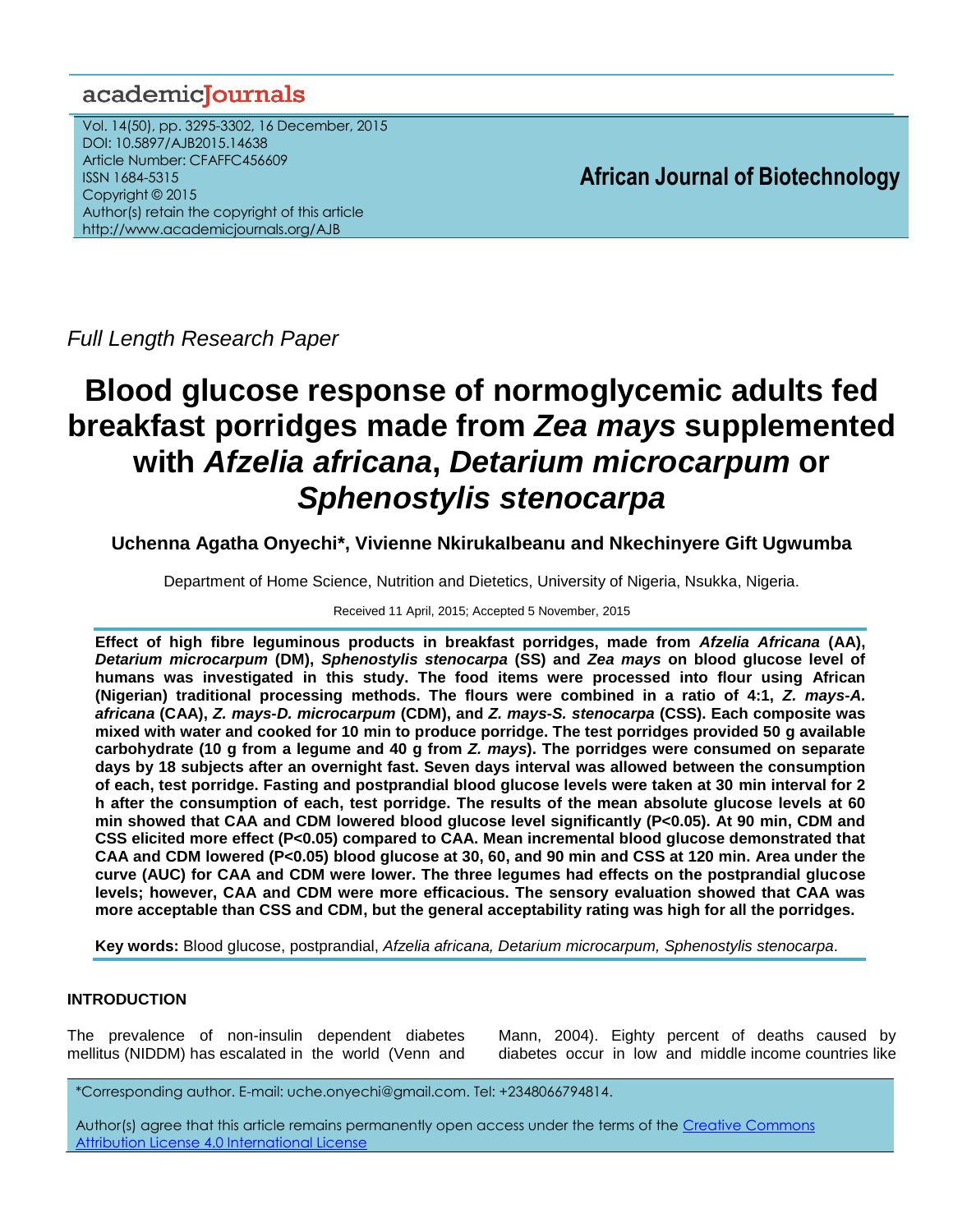Nigeria (WHO, 2014; Guariguata et al., 2014). In many parts of sub-Saharan Africa, notably among urban dwellers, there has been a marked increase in the prevalence of type 2 diabetes (Thiam et al., 2006; Rawal et al., 2012). Studies showed that this type of diabetes which used to be characterized as the developed world 'disease of affluence' has become a global epidemic that pose a great public health challenge in sub-Saharan Africa. The rapid change in this disease pattern is due to shifts in the eating habit (nutrition transition) and decreased physical activity and the adoption of westernized life style due to economic development and market globalization (World Health Organization/Food and Agriculture Organization [WHO/FAO], 2003; Rawal et al., 2012). The prevalence of diabetes in West Africa ranges from 2 to 3.5% and figures are expected to double in the next 25 years (International Diabetes Federation, 2006). More worrying trend is that 80% the people living with diabetes are undiagnosed and deaths due to this disease are expected to double in the next 10 years (Thiam et al., 2006). World Health Organization estimated in 2000 that 171 million people worldwide suffer from diabetes and this is projected to increase to 366 million by 2030. The current global prevalence is estimated at 9% among adults aged 18+ (WHO, 2012; Guariguata et al., 2014), and the report of Ramanchandran et al. (2004) had inferred that the greatest increase in the prevalence rate will come from the developing countries of the world. These authors postulated 42% increase in the developed countries and 170% in the developing ones. The projection for the developing countries is attributed to nutrition transition and sedentary life style which are associated with urbanization (WHO/FAO, 2003). Type 2 diabetes is the most common accounting for 90% of all cases of diabetes in Nigeria (Familoni et al., 2011). The national prevalence for over 40 years is 6.8% (Abubakaria and Bhapalb, 2008) but it is 0.9 to 15% in some parts of the country (Okeoghene et al., 2008). Over the past three decades therefore, the number of people with diabetes has more than doubled globally, making it one of the most important public health challenges to all nations (Chen et al., 2012).

In Nigeria, the use of drug therapy of insulin and hypoglycemic drugs is expensive, lacks compliance (inefficient administration of drugs and/or lack of adherence to prescribed dosage specification and instruction) and poses long-term use complications (Okeke et al., 2009). Many Nigerian diabetics use traditional herbal medicine in the management and treatment of diabetes. This could be due to the perceived effectiveness of the active ingredients in them, their minimal side effects and low cost (Okeke et al., 2009). Evidence has however, shown that consumption of food high in dietary fibre improves intestinal motility as well as aid the treatment and prevention of diet related chronic diseases, like diabetes (Ramanchandran et al., 2004, 2012). Venn and Mann (2004) reported that diets high in unrefined cereal grains and legumes are beneficial to diabetics and thus help to reduce mortality rate from the disease (Jacobs et al., 2000). The reason why foods high in dietary fibre are suitable for diabetics is because of the low glycemic index and minimal content of rapidly digestible starch (Venn and Mann, 2004; Fujii et al., 2013). There is however, low consumption of these foods (Adams and Engstrom, 2000).

In the South Eastern part of Nigeria, there are many plant foods that are high in dietary fibre which are consumed more in the rural areas. According to Famuyiwa (1985), some of such foods are leguminous seeds of *Afzelia africana* (Counter wood tree), *Detarium microcarpum* (Tallow tree) and *Sphenostylis stenocarpa* (African yam bean) which are under-utilized in Nigerian cuisines. *A. africana* is known as counter wood tree in English, 'akparata' in the Southeast Nigeria among the Ibos. It belongs to the family Leguminosea and sub-family Caesalpinaceae. The plants are largely cultivated in the savannah, fringing forest and the drier parts of the forest regions of Africa (Ikhajiagbe et al., 2009). The seeds are black, smooth, ellipsoid or oblong and shiny. The seeds of *A. africana* are very hard and woody, nearly black and bursting violently to discharge the seeds (Hutchinson and Dalziel, 1931) having waxy orange cup-like structure at the base. The seeds are edible and have high medicinal values (Okeke and Obizoba, 1986). They are used in Nigeria generally as soup thickening ingredient (Onyechi, 1995). *D. microcarpum* is a leguminous plant that grows predominantly in West Africa (Chad and Sudan). It belongs to the subdivision Caesalpinoideae (FAO, 1988). *D. microcarpum* is known as Tallow tree in English and 'ofor' among the Ibos in Nigeria. Each pod contains one seed which is round, oval or flat and about 40 mm in diameter. *S. stenocarpa* is known as African yam bean in English language and 'Ijiriji' to Ibos in Nigeria. It is a leguminous crop of the family of Leguminosea grown in tropical regions of Africa, particularly, in Cameroon, Côte d'lvoire, Volta region of Ghana, Nigeria and Togo (Okeke and Obizoba, 1986). The seeds are rounded or truncated with considerable variation in size and colour, varying from creamy-white or brownish yellow to dark brown (Kouyate and Van Damme, 2006). The pods are long and up to 50 cm (Okorie and Amachi, 2003).

These legumes have been shown to be high in dietary fibre as 37.4, 70, and 19.12 g per 100 g dry matter for *A. africana*, *D. microcarpum*, and *S. stenocarpa*, respectively (Ene-Obong and Carnovale, 1992) and soluble nonstarch polysaccharide (SNSP), as 29.3 and 59.8 g per 100 g dry powder, for *A. africana* and *D. microcarpum*, respectively (Onyechi, 1995). These food items are used mainly in rural areas as condiments and traditional soup thickeners. Traditional soups are now less frequently consumed by urban dwellers due to nutrition transition and constraint of time for their preparation. The main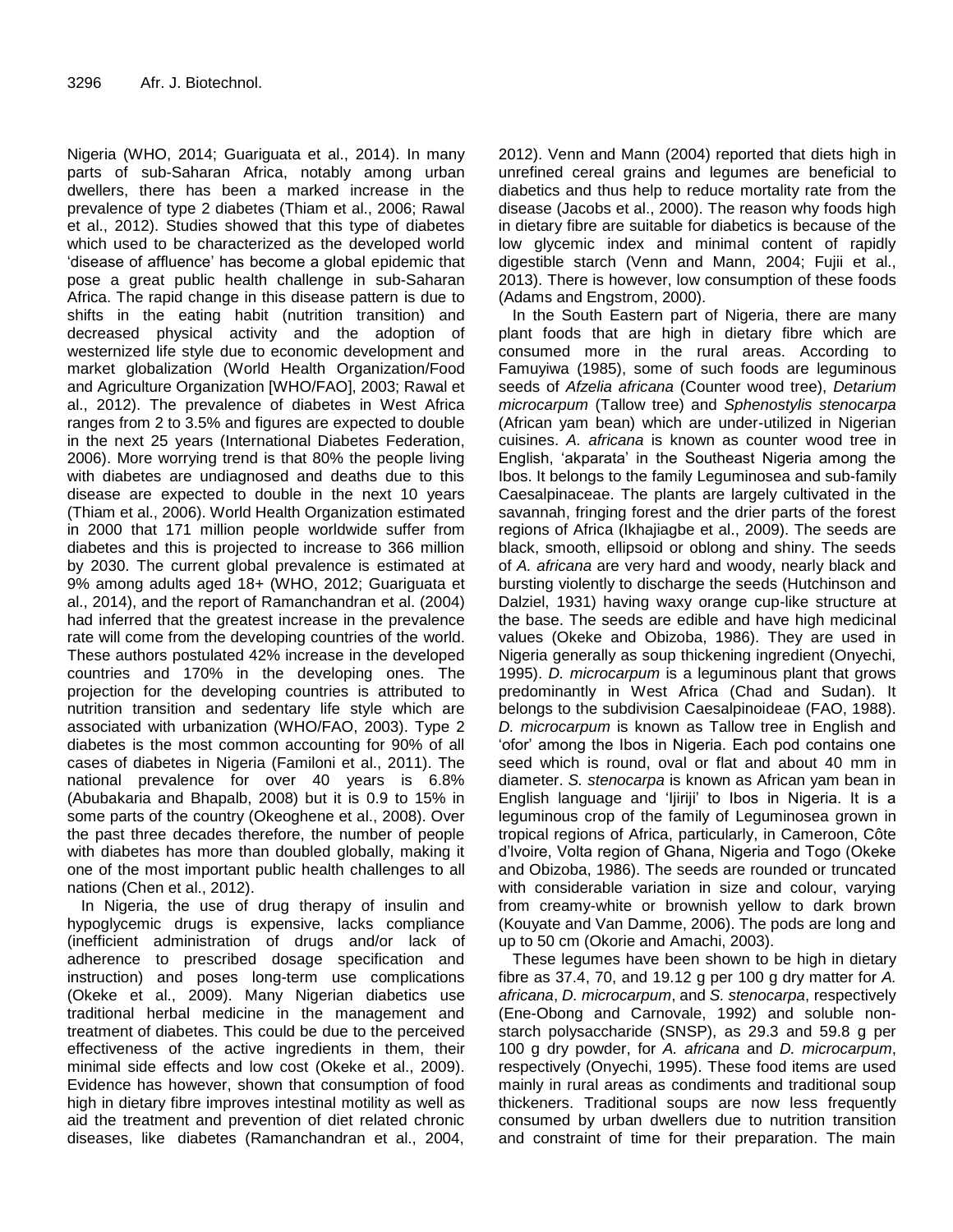|                  | Food stuff (g)       |                         |                          |                  |                          |                          |                          |                          |  |
|------------------|----------------------|-------------------------|--------------------------|------------------|--------------------------|--------------------------|--------------------------|--------------------------|--|
| Test<br>porridge | Z. mays              |                         | A. Africana              |                  | D. microcarpum           |                          | S. senocarpa             |                          |  |
|                  | Quantity<br>of flour | Available<br><b>CHO</b> | Quantity<br>of flour     | Available<br>сно | Quantity<br>of flour     | Available<br><b>CHO</b>  | Quantity<br>of flour     | Available<br><b>CHO</b>  |  |
| CAA              | 114                  | 40                      | 38                       | 10               | $\overline{\phantom{0}}$ | $\overline{\phantom{0}}$ | $\overline{\phantom{0}}$ | $\overline{\phantom{a}}$ |  |
| <b>CDM</b>       | 114                  | 40                      | $\overline{\phantom{a}}$ | ۰                | 55                       | 10                       | $\overline{\phantom{0}}$ | $\overline{\phantom{0}}$ |  |
| CSS              | 114                  | 40                      | $\overline{\phantom{0}}$ | -                | $\overline{\phantom{0}}$ | $\overline{\phantom{0}}$ | 37                       | 10                       |  |

**Table 1.** Quantity of flour and available carbohydrate (CHO) composition of the test porridges.

CAA: *Z. mays* and *A. Africana* porridge; CDM: *Z. mays* and *D. microcarpum* porridge; CSS: *Z. mays* and *S. stenocarpa* porridge.

purpose of this work was to formulate low glycemic breakfast porridges for urban diabetics using *A. african*a, *D. microcarpum* and *S. stenocarpa*. It is hypothesized that the breakfast porridges will be suitable for the busy life style of urban dwellers. The effect of these foods on the postprandial blood glucose level of healthy subjects and the sensory attributes of the test porridges were determined. The result of this study would help to diversify the use of these plant foods in the diet of urban diabetics by commercial production of ready-to-use flour for making breakfast porridges and the flour might be introduced in baked products.

#### **MATERIALS AND METHODS**

#### **Background and processing of plant foods**

*A. africana*, *D. microcarpum*, and *S. stenocarpa* and *Zea mays* seeds were purchased from local market known as Ogege in Nsukka town, Enugu State in the South Eastern part of Nigeria. The seeds of these foods were hand-picked and cleaned to remove dirt and they were all processed using Nigerian traditional processing method used by the Ibo tribe in the South Eastern part of Nigeria. *A. africana* seeds were roasted in aluminum stainless steel pan for 20 min at 120°C before dehulling (manually with a laboratory hammer to crack open the seed endocarp). The dehulled seeds were fermented for 48 h with water changed every 8 h, sundried for 7 days and milled into fine flour with a coffee Moulinex grinder.

*D. microcarpum* seeds were boiled for 25 min to remove the seed coat easily when touched. The white seeds were soaked in water for 60 min and washed three times with cold water. They were then fermented overnight. The fermented seeds were sundried for 7 days, ground into fine powder (to pass through a 1 mm screen) with a coffee grinder (Moulinex blender), air-dried at room temperature for 24 h, so that the powder would not be lumpy to touch. The powder was yellowish-white in colour with a strong aroma (Onyechi, 1995).

*S. stenocarpa* seeds were roasted in a stainless steel pan for 10 min at 90°C. The seeds were allowed to cool before milling into fine flour with a coffee Moulinex grinder. *Z. mays* (corn) seeds were cleaned and washed to remove dirt and sundried. The seeds were milled into fine flour using coffee Moulinex grinder.

#### **Formulation and production of the test porridges**

The three breakfast porridges contained 50 g available

carbohydrate (CHO) each, per serving. *Z. mays* contributed 40 g of the available CHO while the legumes (*A. africana, D. microcarpum* and *S. stenocarpa*) each contributed 10 g of the available CHO per serving. The quantities of the food stuff (flour) used in formulation of the porridges were 114 g of *Z. mays*, 38 g of *A. africana*, 55 g of *D. microparum* and 37 g of *S. senocarpa*, as shown in Table 1. The CAA porridge was made from a mixture of 114 g *Z. mays* and 38 g of *A. africana* flours, *Z. mays*-*D. microcarpum* (CDM) porridge from 114 g corn and 55 g *D. microcarpum* flours and the *Z. mays*-*S. stenocarpa* (CSS) porridge from 114 g corn and 37 g *S. stenocarpa* flours*,* respectively. To produce the porridges, 600 ml of water was added to *Z. mays*-*A. africana* (CAA) flour, 680 ml to CDM and 530 ml to CSS and each was cooked (stirred continuously) for 10 min to yield 650 g of CAA, 720 g of CDM and 549 g of CSS porridges.

#### **Sensory evaluation of test porridges**

Twenty adults from the Department of Home Science, Nutrition and Dietetics, University of Nigeria Nsukka, Nigeria, were recruited to evaluate the sensory attributes (colour, textures and taste) and overall acceptability and preference for the test porridges. The three porridge samples were coded as CAA (*Z. mays* and *A. africana* flours), CDM (*Z. mays* and *D. microparum* flours) and CSS (*Z. mays* and *S. senocarpa* flours). The panelists consumed the test meal independently and in silence to avoid influencing one another. A hedonic scoring form was developed as the instrument for the sensory evaluation of the breakfast porridges. A nine point-hedonic scale was developed as the instrument scoring form/sheet, 9 represented liked extremely, 8 liked very much, 7 liked moderately, 6 liked slightly, 5 neither liked nor disliked, 4 disliked slightly, 3 disliked moderately, 2 disliked very much and 1 disliked extremely. The purpose of the study and the assessment procedures were fully explained to the assessors.

#### **Characteristics and feeding trial of subjects**

Eighteen healthy adults (4 females and 14 males) 23 to 33 years old were recruited from student population at University of Nigeria Nsukka, Enugu State, Nigeria. The mean age of the subjects was 28 years. All the subjects were within the normal range (18.5 to 24.9 kg/m<sup>2</sup>) of body mass index (BMI) with a mean BMI of 21 kg/m<sup>2</sup>. The study was approved by the University of Nigeria Ethical Committee. The nature of the study was explained to the subjects and consent forms were signed and obtained before the commencement of the study. The feeding trial was carried out in the Diet Therapy Laboratory of the Department of Home Science Nutrition and Dietetics, University of Nigeria, Nsukka. The subjects fasted over night for 12 h and visited the metabolic unit on three separate occasions to consume one of the test porridges on each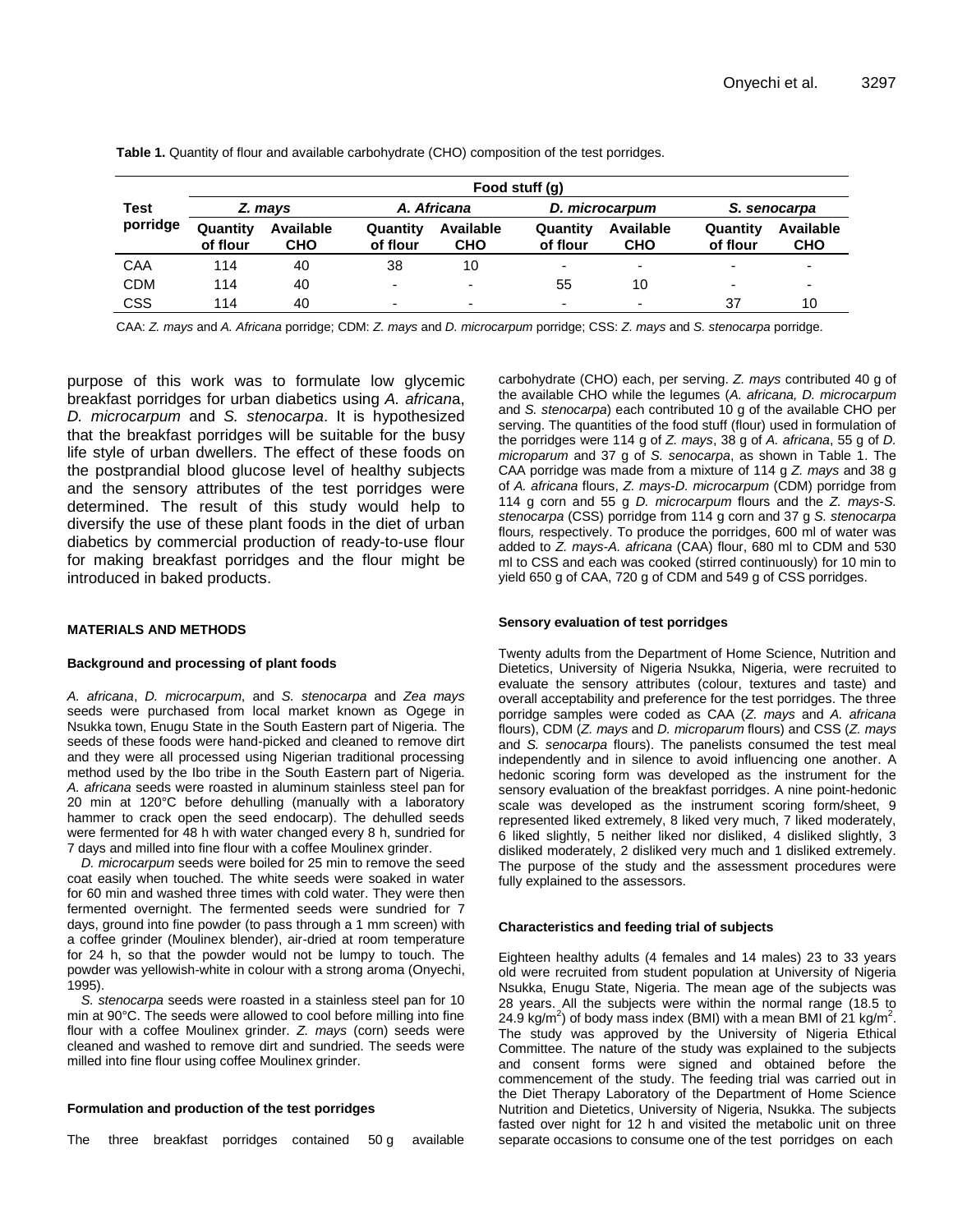| <b>Breakfast porridge</b> | Protein (%)      | <b>Fat (%)</b>      | Ash (%)           | Dietary fibre (%)    | Total carbohydrate (%) |
|---------------------------|------------------|---------------------|-------------------|----------------------|------------------------|
| CAA                       | $11.94^{b}$      | $4.98^{a}$          | $1.94^{b}$        | $14.49^{p}$          | $66.65^{\circ}$        |
| <b>CDM</b>                | 10.82 $^{\rm a}$ | 5.50 <sup>b</sup>   | 1.66 <sup>a</sup> | $16.81$ <sup>c</sup> | $65.21^{a}$            |
| CSS                       | 12.68 $^{\circ}$ | $4.67$ <sup>a</sup> | $1.98^{b}$        | 9.97 <sup>a</sup>    | 70.70 <sup>c</sup>     |

**Table 2.** Nutrient composition of test porridges per 100 g dry matter.

Means on the same vertical column with different superscripts are significantly (p<0.05) different. CAA: *Z. mays* and *A. Africana*  porridge; CDM: *Z.mays* and *D. microcarpum* porridge; CSS: *Z. mays* and *S. stenocarpa* porridge.

**Table 3.** Sensory attributes of the porridges.

| Test porridge | Colour            | Taste             | <b>Texture</b>    | <b>General acceptability</b> |
|---------------|-------------------|-------------------|-------------------|------------------------------|
| CAA           | 7.44ª             | 5.20 <sup>a</sup> | 6.32 <sup>a</sup> | 5.80 <sup>a</sup>            |
| <b>CDM</b>    | 4.36 <sup>b</sup> | $4.92^{b}$        | $5.44^a$          | 3.96 <sup>b</sup>            |
| CSS           | 4.36 <sup>b</sup> | $4.40^{b}$        | $5.24^{a}$        | 4.60 <sup>b</sup>            |

Means on the same vertical column with different superscripts are significantly (p<0.05) different. CAA: *Z. mays* and *A. Africana* porridge; CDM: *Z. mays* and *D. microcarpum* porridge; CSS: *Z. mays* and *S. stenocarpa* porridge.

of the three visits to the department. The test days were separated by 7 days to minimize any carry-over effect. The subjects were supervised to ensure the porridges were consumed within 15 min of service without interruption. These subjects also served as their own controls for the feeding study.

#### **Blood sampling**

On arrival on the test days, subjects rested for 10 min before the experiment began to enable the blood volume to stabilize. It was ascertained that the subjects had nothing to eat for 12 h. Cotton wool was used to apply methylated spirit on the finger tips, usually the thumb. Blood lancet was used to prick the fingers; a drop of blood was applied on the circular portion on the test strip. This was displayed on the screen and the result given after 45 s from the Glucometer. Fasting blood was taken and subsequently postprandial blood glucose were measured every 30 min for 2 h. Blood glucose level was measured using one touch basic Glucometer with a measuring range of 0 to 600 mg/dl (0 to 33.3 mmol/L).

#### **Statistical analysis**

Statistical Package for Social Sciences (SPSS) was used for the analysis of the data. Analysis of variance (ANOVA) was used for means separation and comparison. The mean incremental blood glucose levels relative to the fasting values were calculated and determined at 30, 60, 90 and 120 min. Duncan's Multiple New Range Test (DNMRT) was used as a post-hoc test to further ascertain the result. Significance was accepted at  $P < 0.05$ . The area under the glucose curve was calculated using the trapezoid rule which is one of the formulas for numerical integration.

## **RESULTS**

In Table 2, the nutrient composition of the breakfast

porridges were presented on dry matter basis. The percent protein of the breakfast porridges ranged from 10.82 to 12.68%. CSS contained significant (p<0.05) higher percentage dietary protein (12.68%) than CAA (11.94%) and CDM (10.82%). The fat content of the breakfast porridges differed and ranged from 4.67 to 5.50%. CDM contained significantly (p<0.05) higher fat content (5.05%) as compared to CAA (4.98%) and CSS (4.67%). The ash content of the porridges differed; CSS had the highest value (1.98%) compared to CAA (1.94%) and CDM (1.94%). The dietary fibre content of the breakfast porridges ranged from 9.97 to 16.81%. CDM contained significantly (p<0.05) higher dietary fibre (16.81%) as compared to CAA (14.49%) and CSS (9.97%). The CSS porridge contained significantly higher (p<0.05) total carbohydrate (70.70%) as compared to CAA (66.65%) and CDM (65.21%).

Table 3 shows the sensory evaluation of the test porridges. The colour of the products varied and ranged from 4.36 to 7.44. The colour of CAA was preferred (7.44) as compared to CDM and CSS that scored 4.36 each. CAA had significantly (p<0.05) better colour than CDM and CSS. The breakfast porridges produced from *A. Africana* had higher value (5.20) for taste and was significantly (p<0.05) different from *D. microcapum* and *S. stenocarpa*. The texture of the porridges ranged from 5.24 to 6.32. CAA had the highest score (6.32) and was preferred to CDM (5.44) and CSS (5.24). However, there was no significant (p<0.05) difference in the texture of the three breakfast porridges. The general acceptability of CAA was higher (5.80) than that of CDM and CSS which had values of 3.96 and 4.60, respectively and significantly (p<0.05) different from CDM and CSS. The CAA porridge was significantly (p<0.05) more acceptable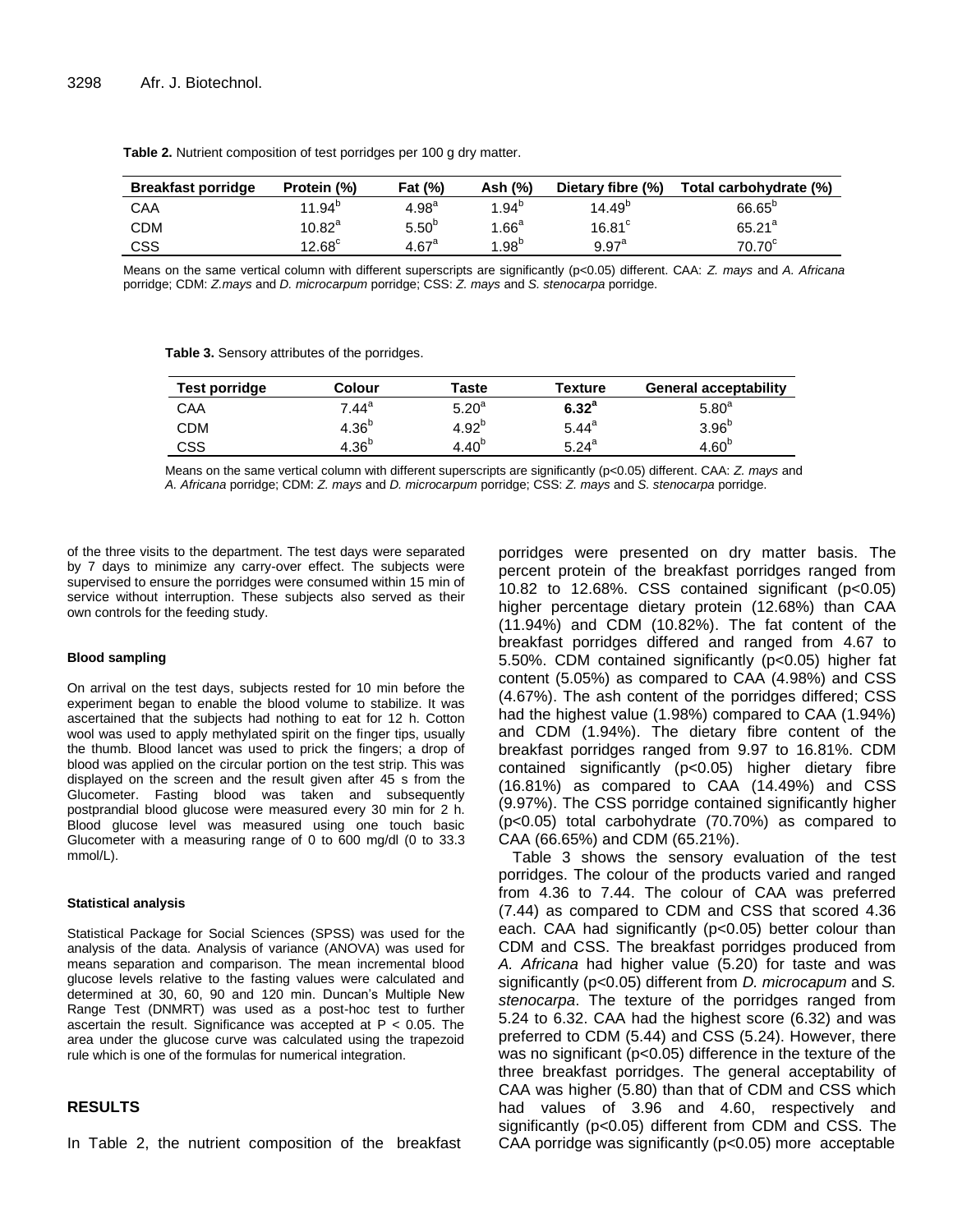

**Figure 1.** Mean absolute blood glucose values (mmol/L) of healthy subjects fed breakfast porridges. CAA: *Z. mays* and *A.* <br>Africana porridge: CDM: Z. mays and D. microcarpum porridge: CSS: Z. mays and S. stenocarpa porr *Africana* porridge; CDM: *Z. mays* and *D. microcarpum* porridge; CSS: *Z. mays* and *S. stenocarpa* porridge.

in all the attributes than the CDM and the CSS porridges.

Figure 1 shows the mean absolute blood glucose values (mmol/L) of healthy human subjects fed the test porridges. The mean fasting blood glucose levels of the subjects on the 3 test days were 4.67, 4.57 and 4.65 mmol/L for CAA, CDM and CSS, respectively. There was no significant (p<0.05) difference in the postprandial blood glucose level at 30 min after the consumption of the porridges. The CAA and the CDM porridges significantly (p<0.05) lowered the postprandial blood glucose of the subjects when compared with CSS at 60 min. At 90min, CDM and CSS significantly  $(p<0.05)$ reduced the postprandial blood glucose of the subjects more than CAA porridge. At 120 min, there was no statistical (p<0.05) difference on the blood glucose levels of the subjects. Figure 2 shows the mean incremental blood glucose response (mmol/L) of healthy subjects fed breakfast porridges containing *A. africana*, *D. microcarpum* and *S. stenocarpa* blended with corn. The mean incremental glucose levels at 30 and 60 min showed that the CAA and CDM porridges significantly (p<0.05) lowered the blood glucose levels as compared to the CSS porridge. At 90 min, CDM significantly lowered the blood glucose levels of the subjects while the effect of the CSS was more at 120 min. The three breakfast porridges were significantly (p<0.05) different from one another at 120 min. This means that *A.* a*fricana*  and *D. microcarpum* elicited more effect on the blood glucose responses of the subjects at most intervals than *S. stenocarpa*.

## **DISCUSSION**

ificantly (p<0.05) lowered the postprandial blood increase in the consumption of the base ingredients in The result of the sensory evaluation in Table 3 shows that porridge made from *A.* a*fricana* flour was significantly more accepted in all the organoleptic attributes than the other legumes, *D. microcarpum* and *S. stenocarpa*. All the porridges were however, rated high in general acceptability, indicating that the porridges could be accepted by the urban diabetics and there might be the urban areas. Evidence has shown that food high in dietary fibre when incorporated into starchy foods or glucose drink attenuate the postprandial rise in blood glucose and insulin concentration in healthy and diabetic subjects (Fairchild et al., 1996; O'Shea et al., 2012). Animal studies have shown that the postprandial effects of dietary fibre depend mainly on their capacity to increase the viscosity of the digesta in the upper part of the gastrointestinal tract (Johansen et al., 1996; Scazzina et al., 2013). Increase in intraluminal viscosity of the digesta is a major factor in inhibiting the rate of digestion of available carbohydrate (Ellis et al., 1996; Brownlee, 2011). The result in Table 2 shows that these breakfast porridges were high in dietary fibre. The *A. africana* CAA, CDM and CSS contained high level of dietary fibre of 14.49, 16.81 and 9.97%/100 g dry matter, respectively. The result of this study as shown in Figure 1 indicates that there was apparent reduction in the postprandial rise in blood glucose concentration after the consumption of all the three breakfast porridges. However, *A. africana*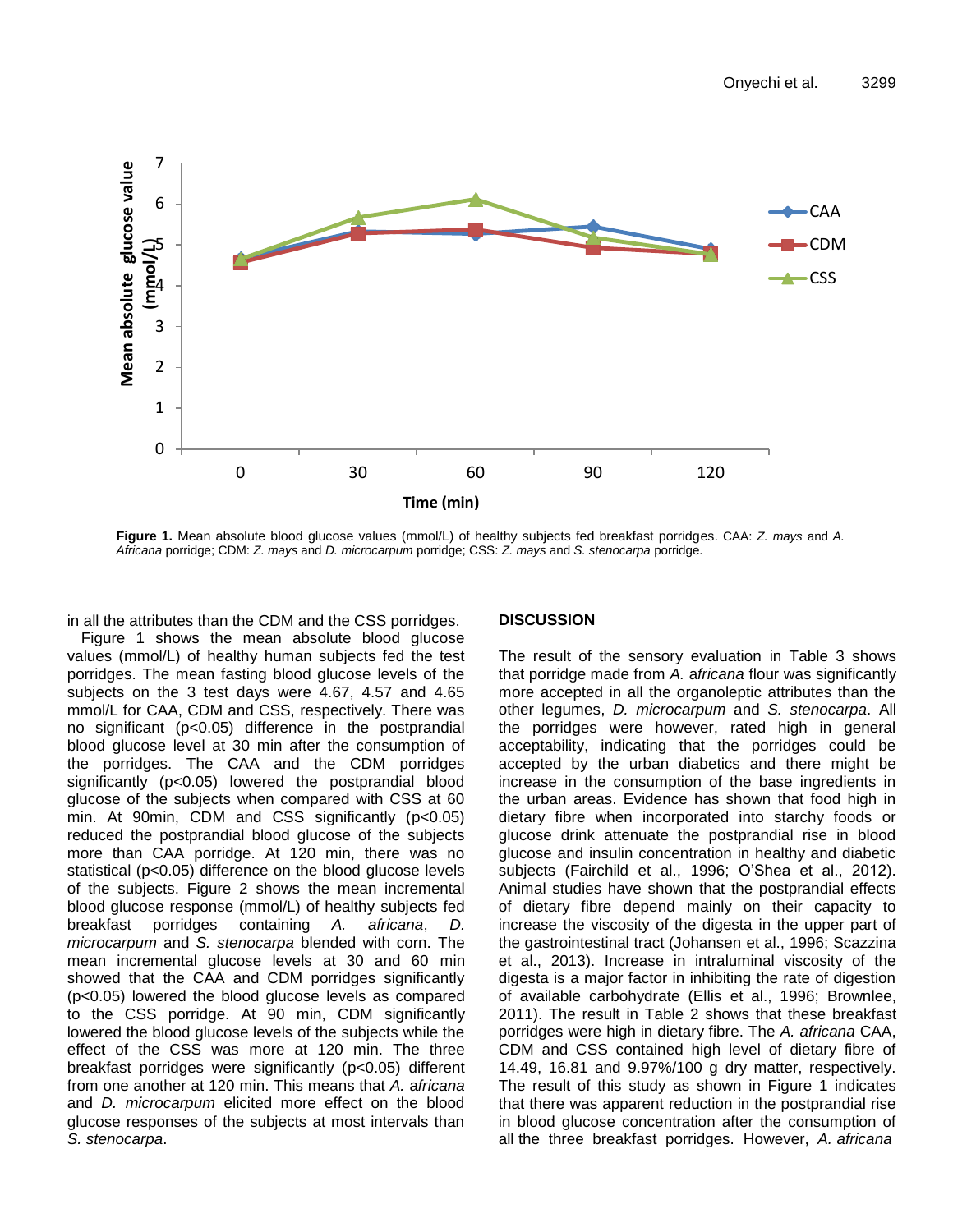

**Figure 2.** Mean incremental blood glucose values (mmol/L) of healthy subjects fed breakfast porridges. n=6. CAA: *Z. mays*  and *A. Africana* porridge; CDM: *Z. mays* and *D. microcarpum* porridge; CSS: *Z. mays* and *S. stenocarpa* porridge.

and *D. microcarpum* revealed a significantly lower (p<0.05) postprandial incremental blood glucose at 30 and 60 min intervals when compared with *S. stenocarpa*. The American Diabetic Association (ADA, 2004) indicated that the glycemic response to food is influenced by the processing or preparation, fibre content, other foods included in the meal and individual tolerances. The reduction in the postprandial blood glucose level of the study subjects could be attributed to the fibre contents, especially the water soluble non-starch polysaccharide (SNSP) of the legumes (Kaczmarczyk et al., 2012). The American Diabetes Association (2012) recommended 8 g of SNSP to control the blood sugar. Previous studies have also shown that 5 g of SNSP (which was equivalent to 9 and 18 g of *D. microcarpum* and *A. africana* flours, respectively) decreased postprandial blood glucose in both healthy and diabetic subjects (Onyechi et al., 1995). Studies have shown that the major determinant of the biological activity of SNSP is their capacity to generate viscosity in the lumen of the stomach and small intestine. This is considered to be of primary importance in reducing the rate of digestion and absorption of available carbohydrate (Ellis et al., 1996; Dhingra et al., 2012; Jenkins et al., 2012). Ingestion of viscous fibre has been shown to slow transit time, delay glucose absorption, lower blood glucose concentrations, and affect hormonal response, especially insulin to the absorbed nutrient (Jie et al., 2000). *D. microcarpum* and *A. africana* contain significant amounts of SNSP (55.9 g/100 g and 27.4 g/100 g wet flour, respectively). Similarly, Ene-Obong and Carnvoale (1992) reported that the SNSP content of *D. microcarpum* and *A. Africana* were 50.0 and 24.9% per 100 g dry matter, respectively. This property of *D. microcarpum* and *A. Africana* could be the major reason for the postprandial reduction of blood glucose of the subjects fed the porridges that contained them. There is dearth of information on the SNSP content of *S. stenocarpa*. However, Ene-bong and Carnovale (1992) reported that *S. stenocarpa* has 19.12% of dietary fibre. This is also less than that found in *D. microcarpum* (70.2%) per 100 g dry matter and in *A. africana* (37.4%). Fibre contents of these test porridges may explain the

differences in some of their responses (Post et al., 2012). Protein has been shown to stimulate insulin secretion (Fajans et al., 1966). This is in line with the result of this study as the porridge containing *S. stenocarpa* with higher protein content (Table 3) may have caused reduction in glucose response. The carbohydrate digestibility of the foods measured in terms of changes in the blood glucose over a period of time indicated that porridges with *S. stenocarpa* digested rapidly when compared with that of *D. microcarpum* and *A. africana* as shown in Figure 2. It has also been shown that the addition of protein and fat to a carbohydrate load produces flattening of the glucose response curve (ADA, 2004; Ley et al., 2014). However, the differences in protein and fat contents in the test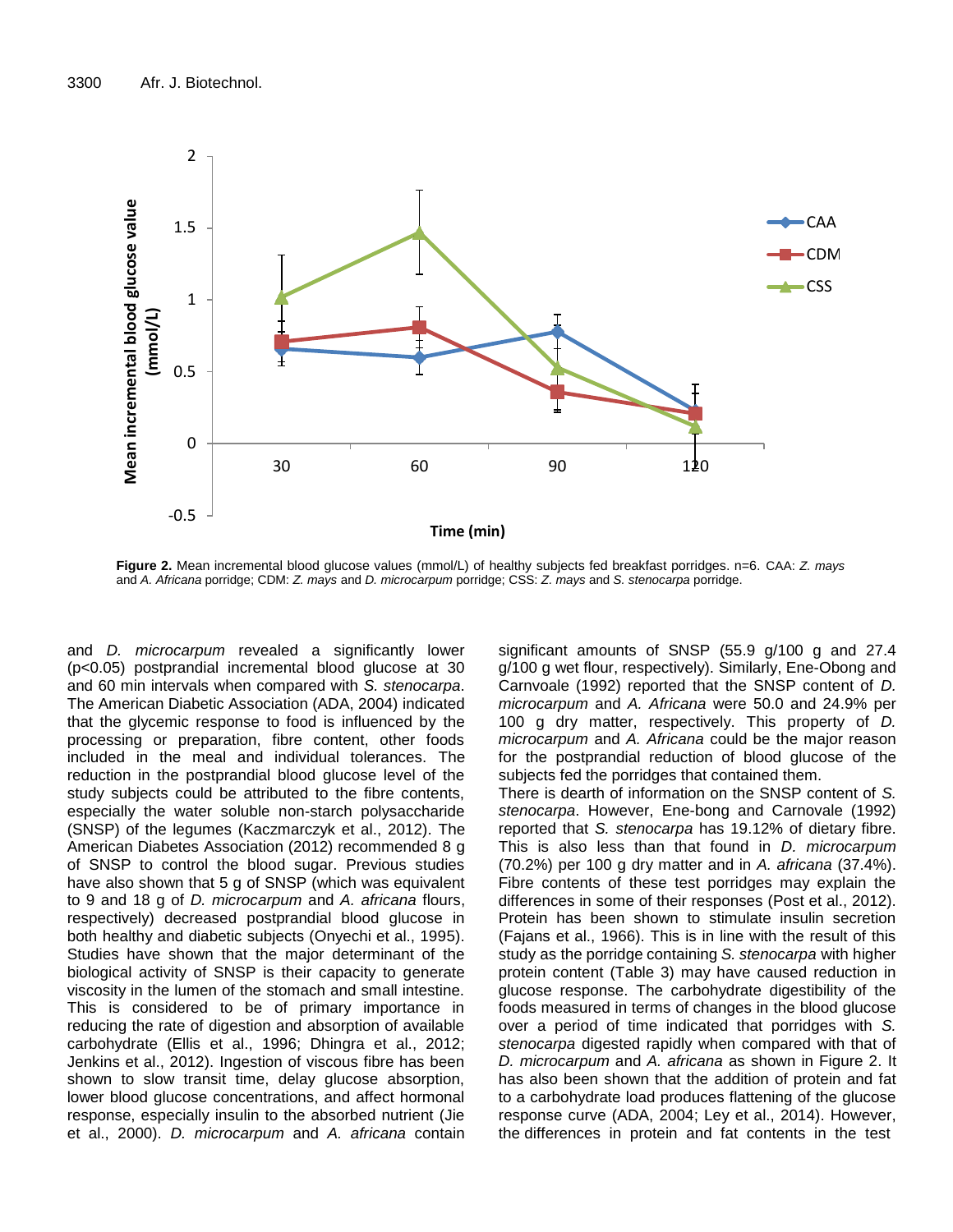porridges were very minimal and may unlikely have played a significant role in reducing the postprandial blood glucose levels of the subjects.

The method of processing of the breakfast porridges studied may have contributed to the reduction of the postprandial blood glucose levels. Consumption of cooked or boiled starch affects serum glucose level and insulin responses, possibly by increasing viscosity or by splitting starch granules and thereby increasing the availability of the starch to the enzyme amylase (Collings et al., 1981). In this study, various food processing methods, such as fermenting and roasting (*A. africana*), boiling (*D. microcarpum*), and roasting alone (*S. stenocarpa*) were employed and may have affected the glucose responses of the subjects. It was possible that the method of preparation might have also affected the viscosity, fibre and protein contents of the different porridges, thereby affecting the blood glucose responses of the subjects (Dhingra et al., 2011). Stadler et al. (2004) indicated that non-enzymic browning (Mallard reaction) occurs when protein and carbohydrate exist together in the same food and this might play a role. The ability of some Mallard products and fibre to absorb substances depends in part on gastrointestinal acidity and alkalinity (pH) as well as particle size, food processing and fermentation ability (Eastwood and Passmore, 1984). Mallard products result from food processing and consist of enzyme-resistant linkages between the amino groups  $(NH<sub>2</sub>)$  of amino acids, especially  $-(OO)$  of reducing sugars (Gropper et al., 2005). Figure 2 shows significant reduction in the incremental blood glucose response for *A. africana* and *D. microcarpum* at 30 and 60 min. However, at 90 min only, *D. microcarpum* showed a significant reduction. At 120 min, there was lower incremental glucose level when the subjects consumed *S. stenocarpa* porridge. This is indicative that at longer period *S. stenocarpa* bioactive potentials to reduce blood glucose was at best relative to the other products.

In conclusion, the result of this study shows that the test porridges had the potential to lower the postprandial blood glucose level of healthy non-diabetic subjects. These foods are cheap, easily available and commonly used in rural Nigeria. They could be of great benefit if incorporated into Nigeria cuisine as breakfast meal for the urban dwellers where the prevalence of diabetes is currently a serious health problem.

## **Abbreviations**

**AA,** *Afzelia africana*; **DM,** *Detarium microcarpum*; **SS,**  *Sphenostylis stenocarpa*; **CAA,** *Zea mays*-*Afzelia africana*; **CDM,** *Zea mays*-*Detarium microcarpum*; **CSS,**  *Zea mays*-*Sphenostyli*s *stenocarpa*; **NIDDM,** non-insulin dependent diabetes mellitus; **SNSP,** soluble non-starch polysaccharide; **BMI,** body mass index, **ADA,** American

diabetic association.

## **Conflict of Interests**

The authors have not declared any conflict of interests.

### **REFERENCES**

- Abubakaria AR, Bhapalb RS (2008). Systematic review on the prevalence of diabetes, overweight/obesity and physical inactivity in Ghanaians and Nigerians. Pub. Health 122:173-182.
- Adams JF, Engstrom A (2000). Helping consumers achieve recommended intakes of whole grain foods. J. Am. Coll. Nutr. 19:339s-344s.
- ADA (American Diabetic Association) (2004). Nutrition principles and recommendations in diabetes. Diabet. Care 27:S36-S46.
- Brownlee IA (2011).The physiological roles of dietary fibre. Food Hydrocoll. 25(2):238-250.
- Chen L, Magliano JM, Zimmet PZ (2012). The worldwide epidemiology of type 2 diabetes mellitus – present and future perspectives. Nat. Rev. Endo. 8:228-238.
- Collings P, Williams C, Macdonald I (1981). Effect of cooking on serum glucose and insulin responses to starch. Br. Med J. 282:1032.
- Dhingra D, Micheal M, Rajput H, Patil RT (2012). Dietary fibre in foods: a review. J. Food Sci. Technol. 49(3):255-266.
- Eastwood M, Passmore R (1984). A new look at dietary fibre. Nutr. Today 19:6-11.
- Ellis PR, Rayment P, Wang Q (1996). A physico-chemical perspective of plant polysaccharides in relation to glucose absorption, insulin secretion and the entero-insular axis. Proc. Nutr. Soc. 55:881-889.
- Ene-Obong HN, Carnovale E (1992). Nigeria soup condiments: traditional processing and potential as dietary fibre sources. Food Chem. 43:169-175.
- Fairchild RM, Ellis PR, Byrne AJ, Luzio SD, Mir MA (1996) A new breakfast cereal containing guar gum reduces postprandial plasma glucose and insulin concentration in normal-weight human subjects. Br. J. Nutr. 76:63-73.
- Fajans SS, Floyd JC, Knopf RF, Conn JW (1966). Recent programme. Horm. Res. 23:617.
- Familoni OB, Olatunde O,Ralmi TH (2011). The relationship between QT interval and cardiac autonomic neuropathy in Nigeria patients type 2 diabetes mellitus. Nig. Med. Prac. 53:48-51.
- Famuyiwa OO (1985). A review of the dietary fiber hypothesis and its relation to diabetes mellitus in Nigeria. Nig. J. Nutr. Sci. 6(2):61-69.
- FAO (1988). Traditional food plants: In a source book for promoting the exploitation and consumption of plants in arid, semi-arid and subhumid lands of Eastern Africa. FAO Nutr. 42:593.
- Fujii H, Iwase M, Ohkum T, Ogata-Kaizu S, Ide H, Kikuchi Y, Idewald Y, Joudal T, Hira Kawa Y, Uchida K, Sasaki S, Nakamura U, Kitazono T (2013). Impact of dietary fiber intake on glycemic control, cardiovascular risk factor and chronic disease in Japanese patients with type 2 diabetes mellitus: the Fukuoka diabetes registry. Nutr. J. 12:159.
- Gropper SS, Smith JL, Groff JL (2005). Advance nutrition and human metabolism. (4<sup>th</sup>ed.). U.S.A: Peter Marshall. P 115.
- Guariguata L, Whiting DR, Hambleton I, Beagley J, Linnenkamp U, Shaw J. (2014). Global estimatesof diabetes prevalence for 2013 and projections for 2035. Diabet. Res. Clin. Prac. 103(27):137-149.
- Hutchinson J, Dalziel JM (1931). Flora of West Tropical Africa. In: The British West Africa colonies. Royal Botanic Gardens, Kew, London: The Herbariuml pp. 338-351.
- Ikhajiagbe B, Mgbeze GC, Erhenhi HA (2009). Growth and yield responses of *Sphenostylissternocarpa* (Hochest ex A. Rich), harms to phosphate enrichment of soil. Afr. J. Biotechnol. 8(8):641-643.
- International Diabetes Federation (2006) Diabetes Atlas. https://www.idf.org/sites/default/files/Diabetes-Atlas-3rd-edition.pdf